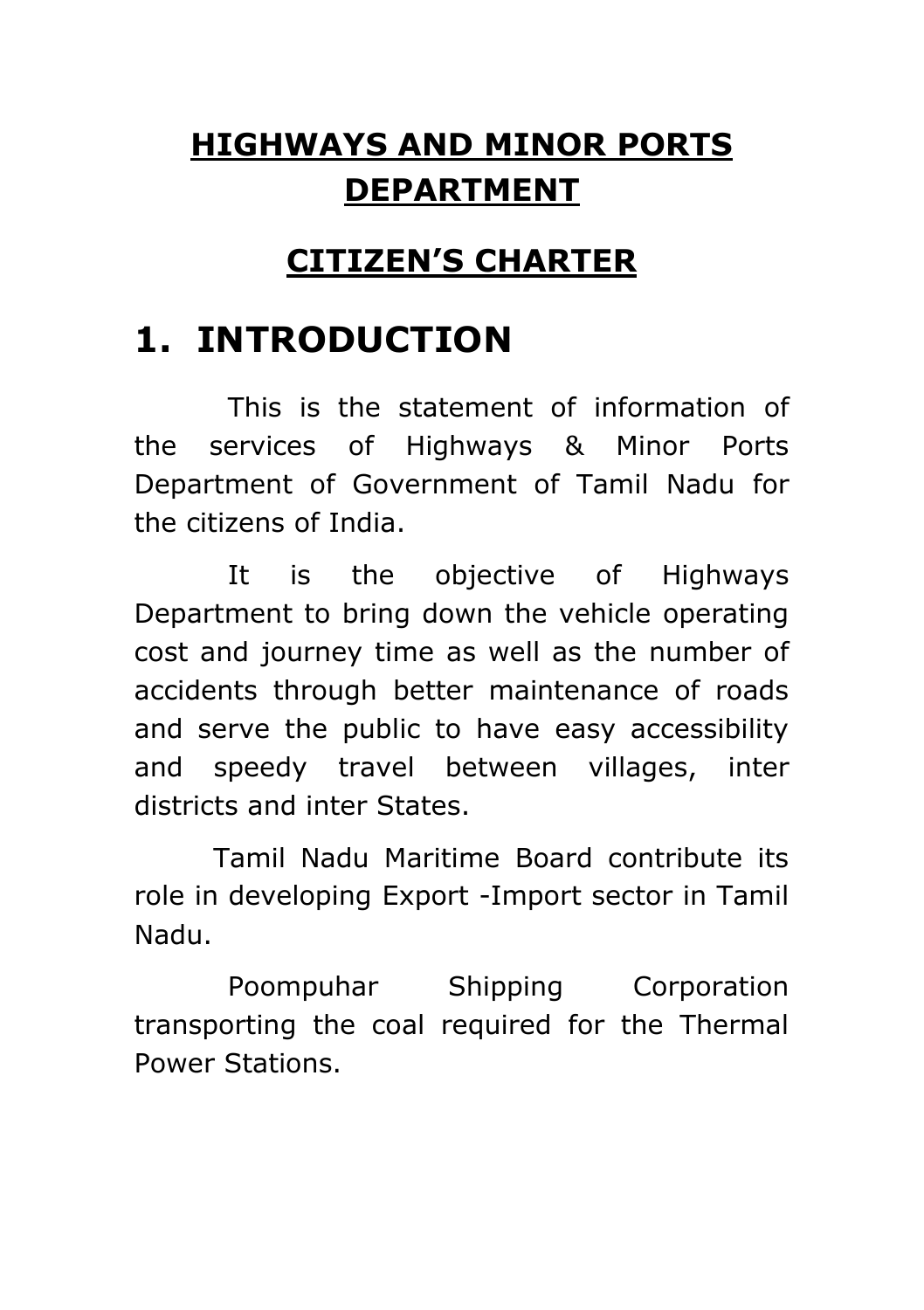#### **2. HIGHWAYS DEPARTMENT - VISION**

The vision of the Highways Department is to increase the capacity, connectivity and efficiency of the roads for safe travel of the roads users, so as to enable balanced socioeconomic development of all sections of the people and all regions of the State.

The mission of Highways department has the following key objectives:-

- a. Assist in realizing the efficient road network for seamless and affordable connectivity and transportation within the State and with rest of the country.
- b. Assist in achieving the strategic development programmes envisaged in the Chief Minister's Long Term Vision and achieving Sustainable Development Goal (SDG) 2030.
- c. Fulfilling the commitments to achieve the goal of providing connectivity to all rural habitations to accelerate their economic development.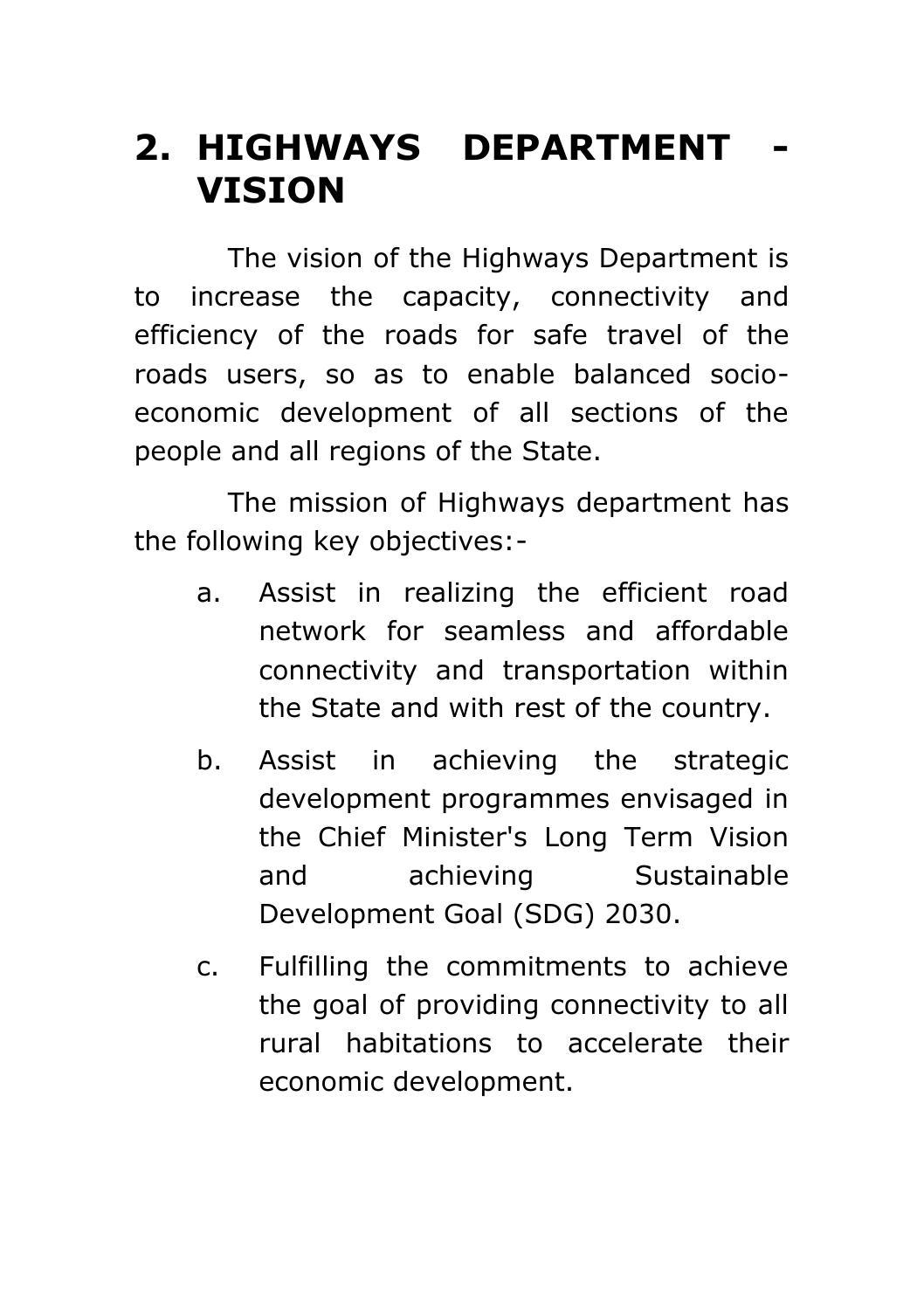- d. Converting the existing causeways into HLB to ensure the thorough traffic during monsoon floods.
- e. To prevent encroachments in roads and bridges to avoid hindrance to public.
- f. Planting of tree saplings in the roads to protect environment and prevent global warming.

#### **3. SERVICES**

"Muthalvarin Mugavari" is an exclusive department created for redressal of public grievance.

#### **Services**

Submit petitions and complaints about government services, programs, and basic services and monitor them.

- The Public grievances can be registered through helpline, website, mobile processor, email, social media such as Facebook, Twitter, or by Post.
- The public can raise questions, doubts and, post comments and know the Chief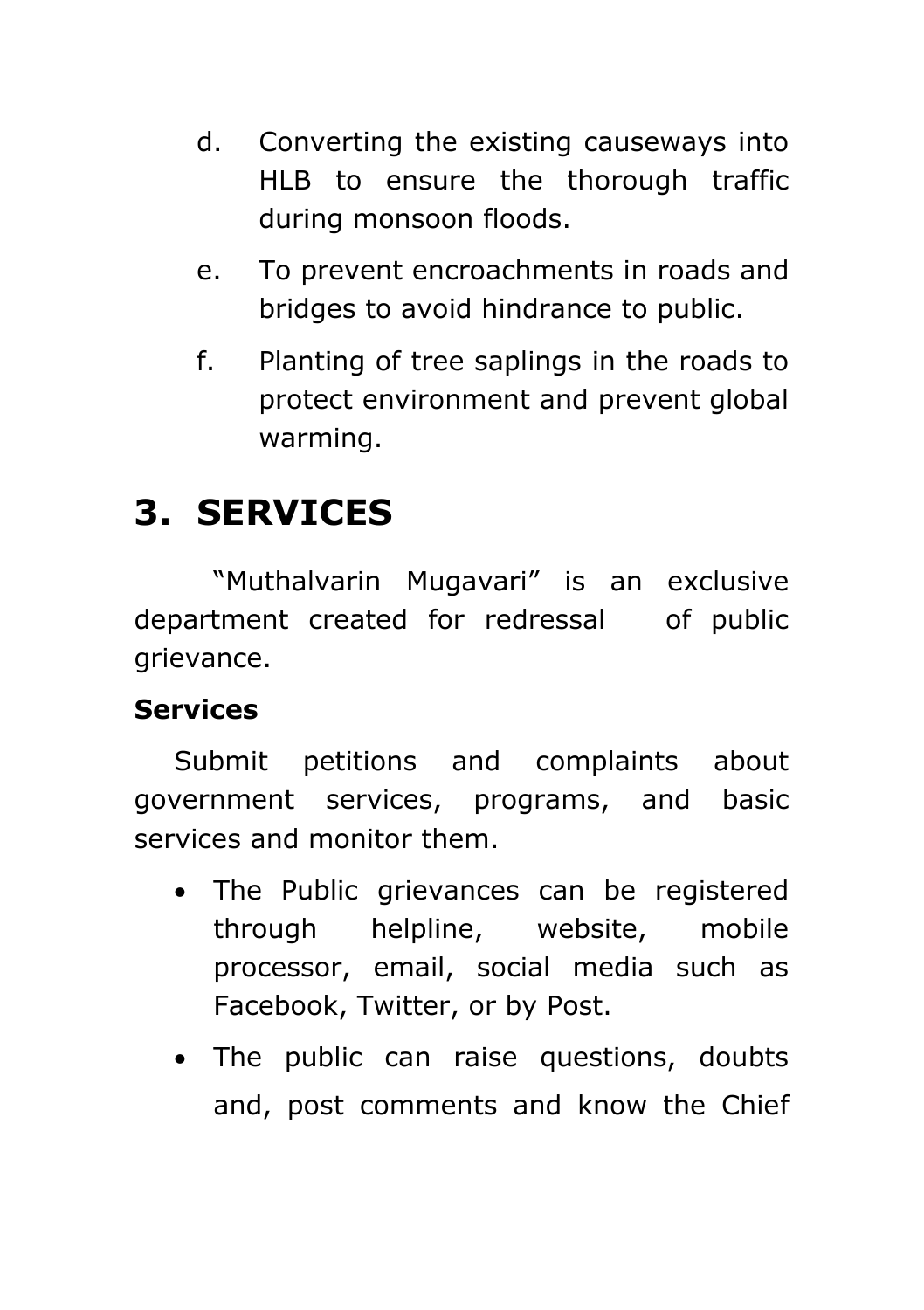Minister's announcements and other announcements.

- Under the scheme for the services of "Mudhalvarin Mugavari" all the officers can be approached for any information, redressal of grievances and for offering suggestions leading to better and efficient service.
- Nodal officers are appointed at division level for resolving petitions/grievances received from the public in respect of Highways Department.
- For the services of "Mudhalvarin Mugavari", the details of Division wise Nodal Officers for resolving grievances petitions are given in [www.cmhelpline.tnega.org](http://www.cmhelpline.tnega.org/) website.

#### **4. TRANSPARENCY**

Public can obtain full information about the functioning of Department in the web site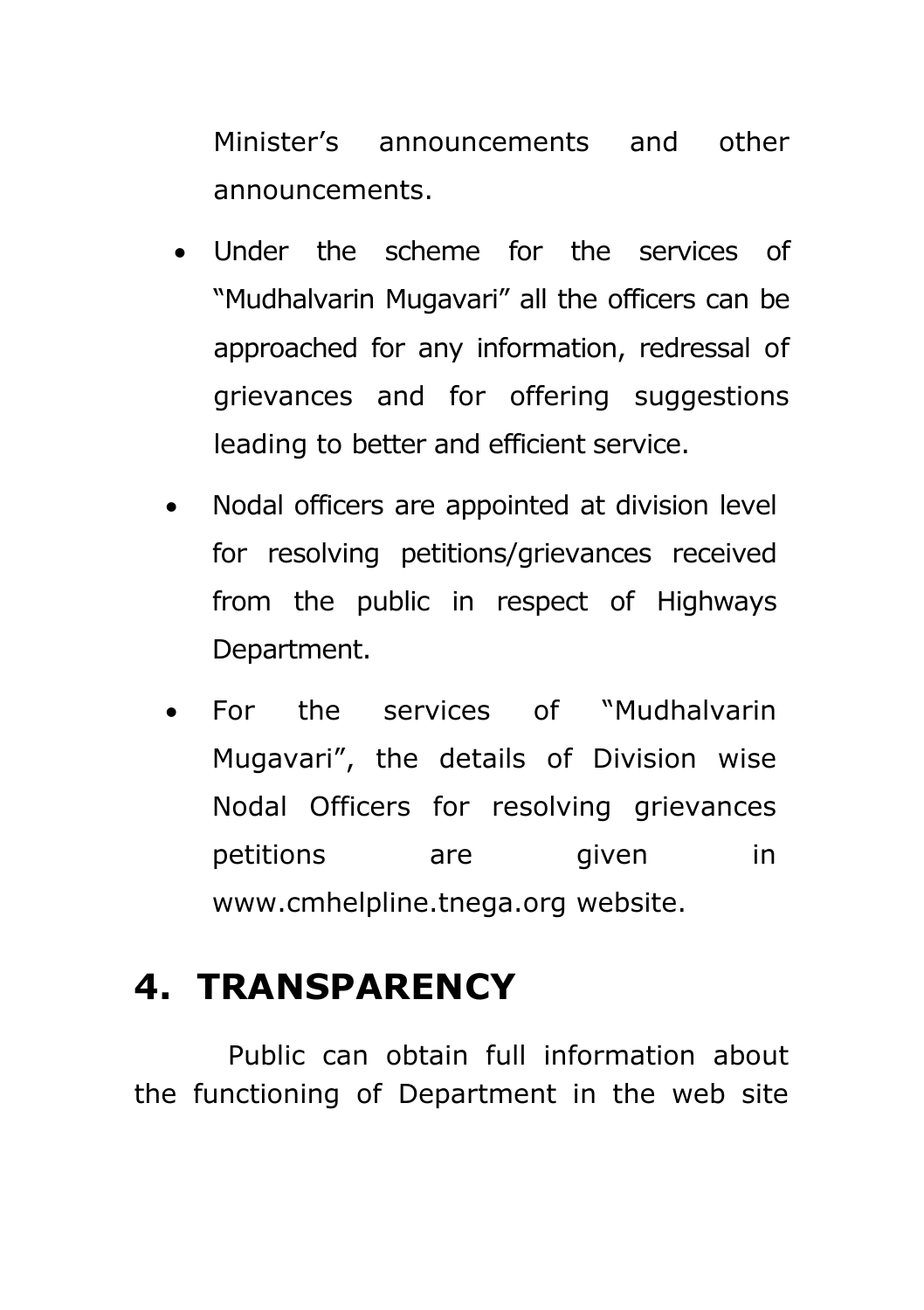[www.tnhighways.gov.in.](http://www.tnhighways.gov.in/) The Department is implementing e-governance procedures for transparent and effective functioning to facilitate the quicker and quality delivery of service to the public.

### **5. OPERATIONAL GUIDELINES**

The services in the department is carried out with reference to the provisions contained in the following rules, regulations and manuals.

- 1. Tamil Nadu Budget Manual
- 2. Tamil Nadu Government Servants (Conditions of Service) Act, 2016
- 3. Tamil Nadu Civil Services (Discipline and Appeal) Rules
- 4. Tamil Nadu Government Servants Conduct Rules, 1973
- 5. Tamil Nadu Pension Rules
- 6. Fundamental Rules of the Tamil Nadu Government
- 7. The National Highways Act, 1956
- 8. The Tamil Nadu Transparency in Tender Act, 1998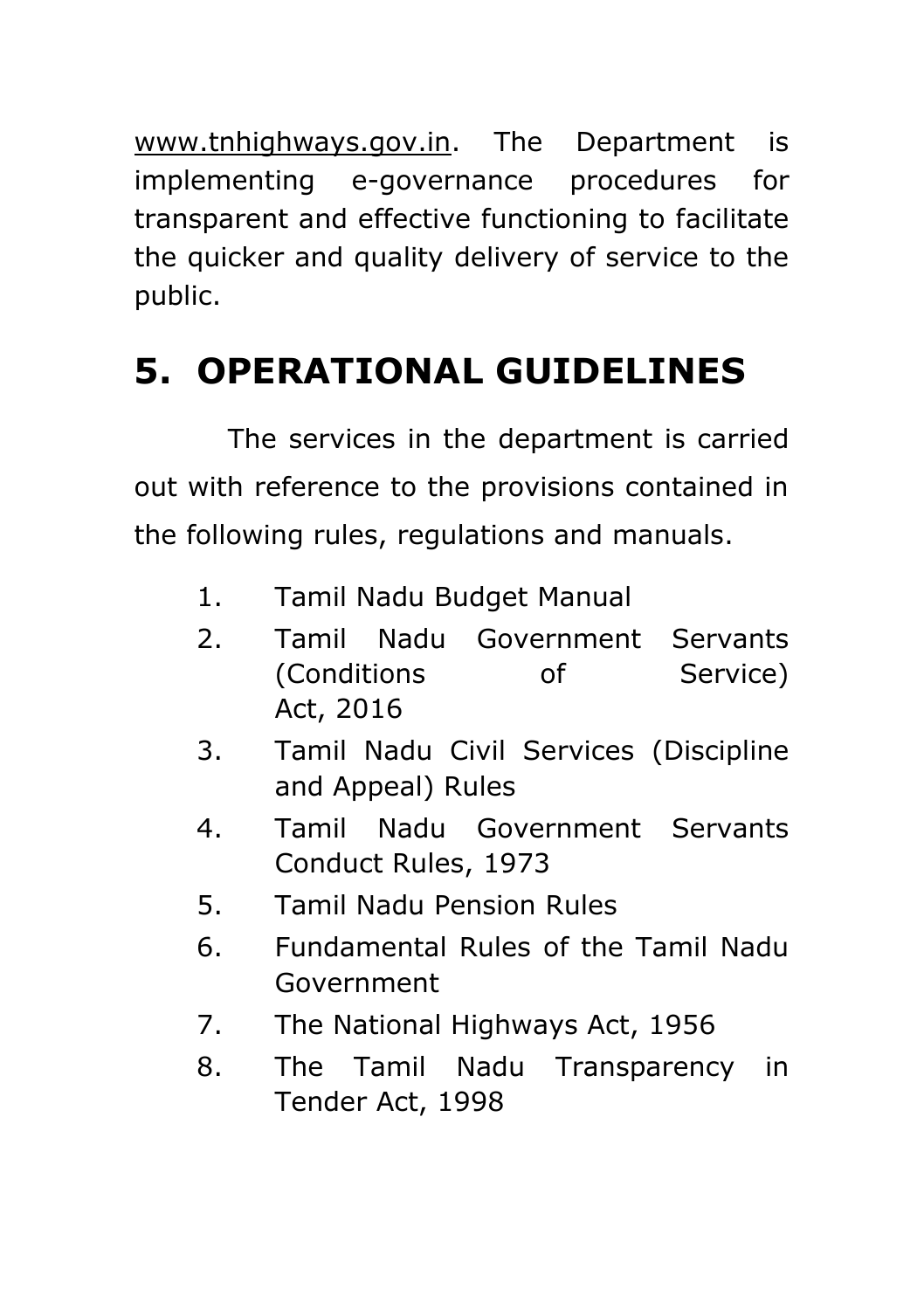- 9. The Tamil Nadu Highways Act, 2001
- 10. The Tamil Nadu Highways Rules, 2003
- 11. Tamil Nadu Highways Manual
- 12. Tamil Nadu Financial Code
- 13. Tamil Nadu Account Code
- 14. Tamil Nadu Treasury Code
- 15. Tamil Nadu Highways Engineering Service Rules.
- 16. Tamil Nadu Highways Engineering Subordinate Service Rules.
- 17. Tamil Nadu Ministerial Service Rules.
- 18. Tamil Nadu General Service Rules.
- 19. Codes Published by Indian Roads **Congress**
- 20. Specifications published by Ministry of Road Transport and Highways
- 21. Standard Data published by Public Works Department and Highways Department, Tamil Nadu
- 22. Standard Schedule of Rates published by Public Works Department, Tamil Nadu
- 23. Standard Schedule of Rates published by Highways Department, Tamil Nadu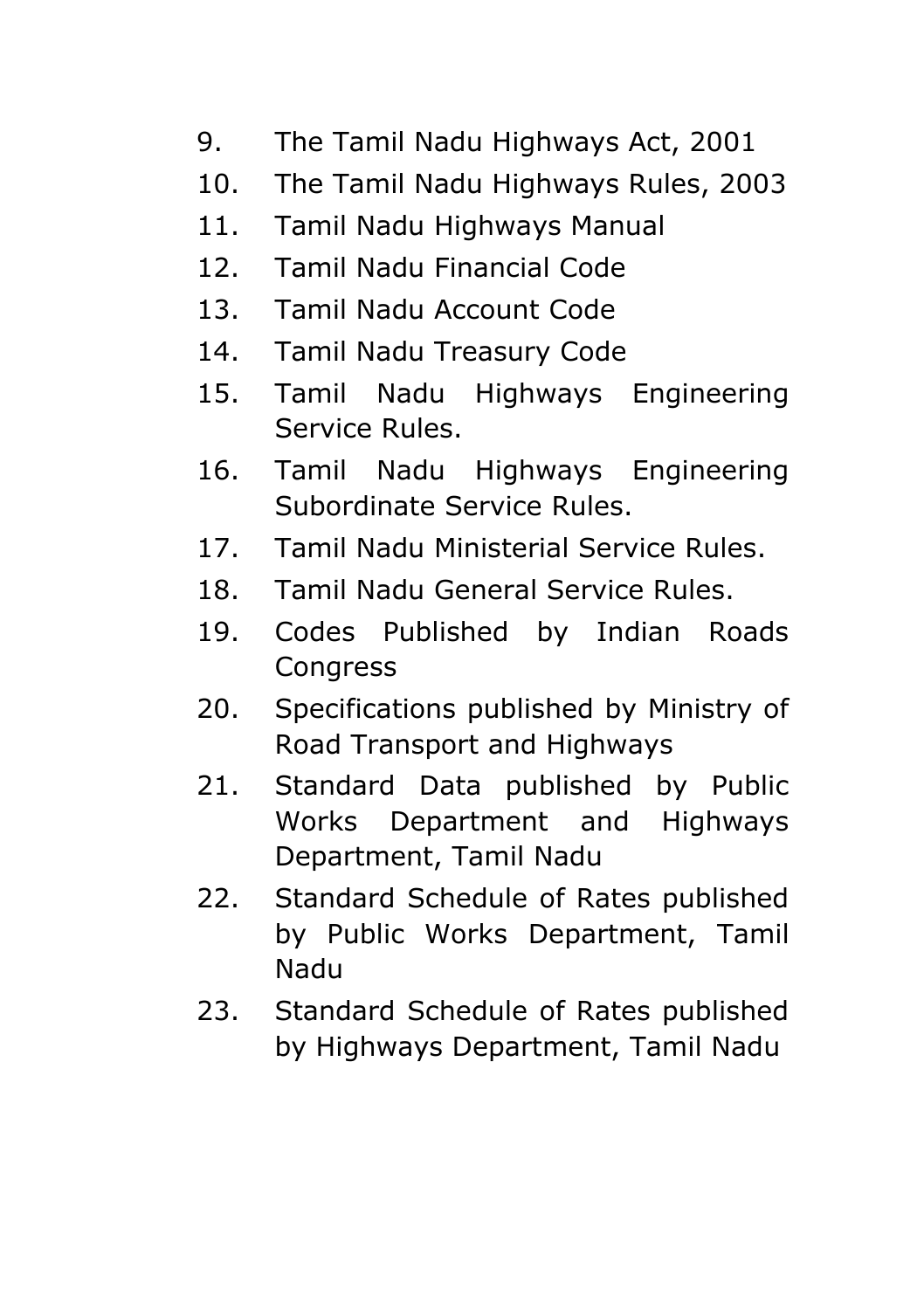24. Codes and Specifications published by Indian Standards Institutions

#### **6. QULAITY CONTROL**

The Highways Construction works are Quality checked at all levels to ensure Quality and to create durable National Assets. Exclusive three-tier Quality Assurance System has been introduced in the Department.

All tests/checks, standards, permissible limits on all items / materials /works of the Highway are in strict compliance / accordance to the MORT&H specifications / IRC codes / Ministry Guidelines in vogue.

Further, for effective planning, implementation and monitoring of the projects, computerized web-based e-pathai system has been launched. This helps in transparent functioning of the department.

Guidelines/ Norms as criteria for issuing NOC for setting up of road side Petroleum out let along side Highways were issued vide G.O.(Ms).No.25, HW&MP (HN2) Department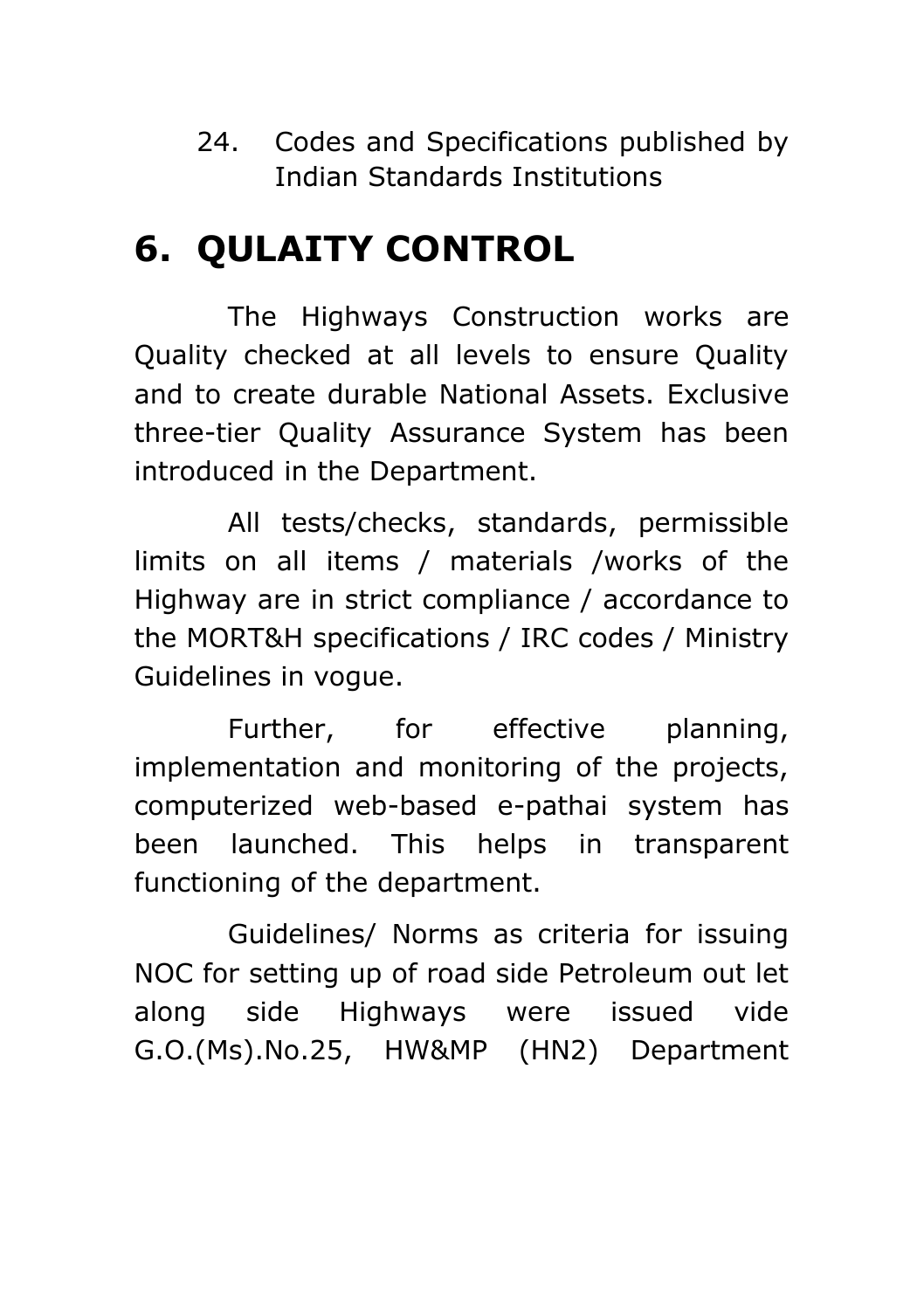dated 24.02.2022 which can be seen in the website [www.tn.gov.in.](http://www.tn.gov.in/)

#### **7. ROAD SAFETY**

As a part of road safety measure, i-RAD (Integrated Road Accident Data Base) has been developed in coordination with Police, Transport and Health Department. This helps in identification and analysis of black spots to arrive at proper engineering road safety measure.

The Hon'ble Chief Minister made an announcement regarding "Innuyir Kappom Thittam", creation of Road safety Authority, Nammai kakkum 48, *Enactment* of Emergency Medical Service Act, Uthavi Sei Thittam, Seerana Salaikal and wider IEC (Information, Education & Communication) campaigns.

To implement the above announcements, a special task force on Road Safety has been constituted.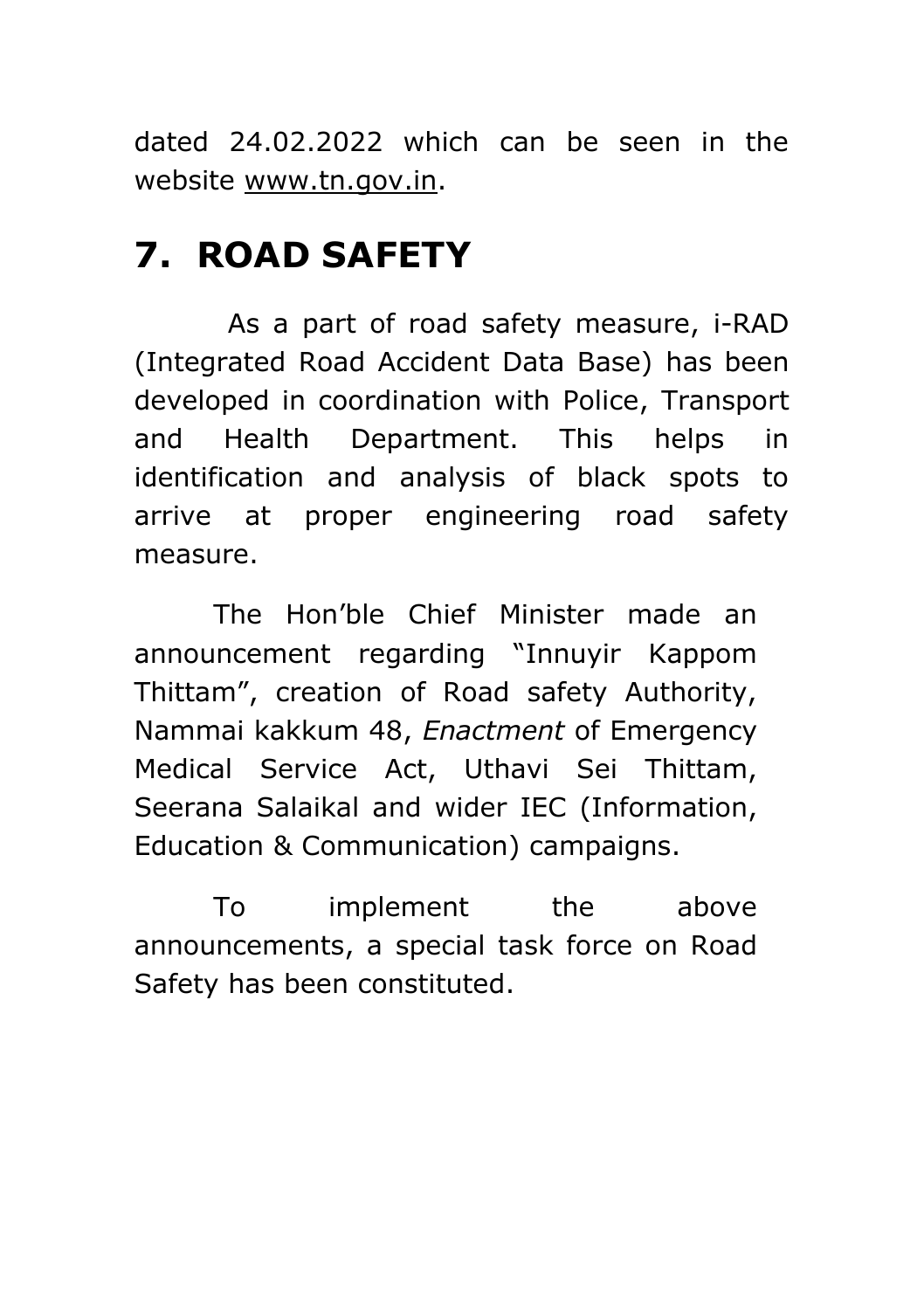#### **8. TAMIL NADU MARITIME ACADEMY**

The Tamil Nadu Maritime Academy in Tuticorin provides training to candidates on the following STCW-2010 course approved by Director General of Shipping, Government of India:

- I. Personal Survival Techniques
- II. Elementary First Aid
- III. Personal Safety and Social Responsibility
- IV. Oil and Chemical Tanker Cargo **Operations** 
	- V. Fire Prevention and Fire Fighting
- VI. Security Training for Seafarers

#### **9. FERRY TRANSPORT SERVICE**

In Kanniyakumari 3 passenger ferries with 150 seats each are operated by Poompuhar Shipping Corporation.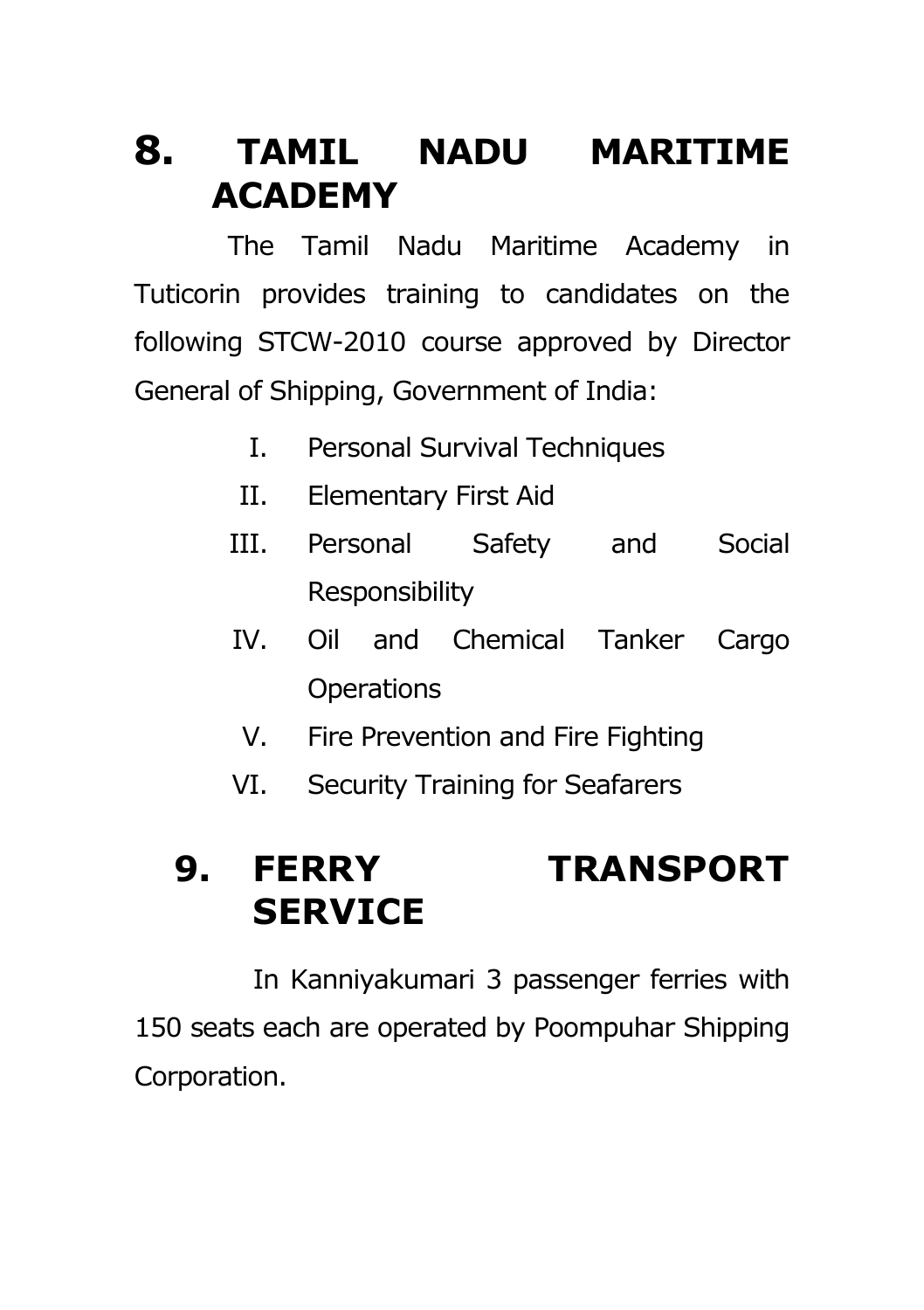### **10. RIGHT OF INFORMATION (RTI)**

The contact details of public information officers nominated for providing information requested under Right to Information (RTI) Act, 2005 and voluntary disclosure of information under RTI Act are made available in the official website of the department viz., [www.tn.gov.in](http://www.tn.gov.in/) [www.tnhighways.tn.gov.in,](http://www.tnhighways.tn.gov.in/) [www.ckicp.tn.gov.in,](http://www.ckicp.tn.gov.in/) [www.tnrsp.tn.gov.in,](http://www.tnrsp.tn.gov.in/) [www.tnmaritime.com,](http://www.tnmaritime.com/) [www.tamilship.com.](http://www.tamilship.com/)

#### **11. OFFICERS WHO CAN BE APPROACHED**

The Highways Department is headed by the Principal Secretary to Government, Highways and Minor Ports Department in the Secretariat. Under his control, Project Director (Tamil Nadu Road Sector Project), Project Director (CKICP), Director General (Highways), Director (Highways Research Station)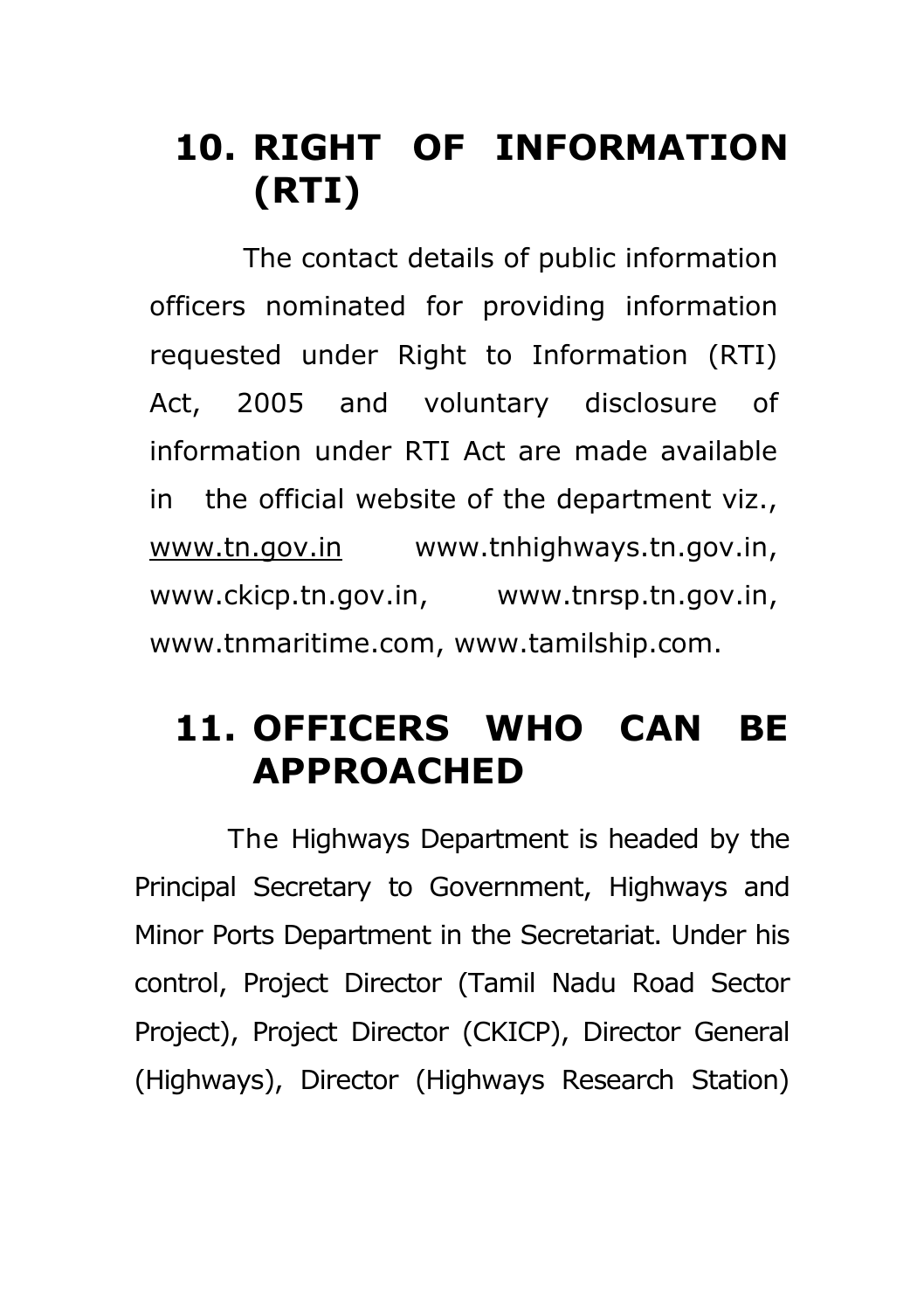and eight other Chief Engineers are working with individual capacity to implement various Highways schemes.

Further the Tamil Nadu Road Development Company (TNRDC) under the control of Chief General Manager and Tamil Nadu Road Infrastructure Development Corporation (TNRIDC) under the control of Executive Director are implementing selected road development project.

Tamil Nadu Maritime Board (TNMB) is functioning under the Chairmanship of Hon'ble Minister (Public Works, Buildings and Highways and Minor Ports) of Tamil Nadu. The TNMB is headed by the Vice Chairman and the Chief Executing Officer, The Tamil Nadu Maritime Academy is under the control of Tamil Nadu Maritime Board.

Poompuhar Shipping Corporation is functioning under Highways and Minor Ports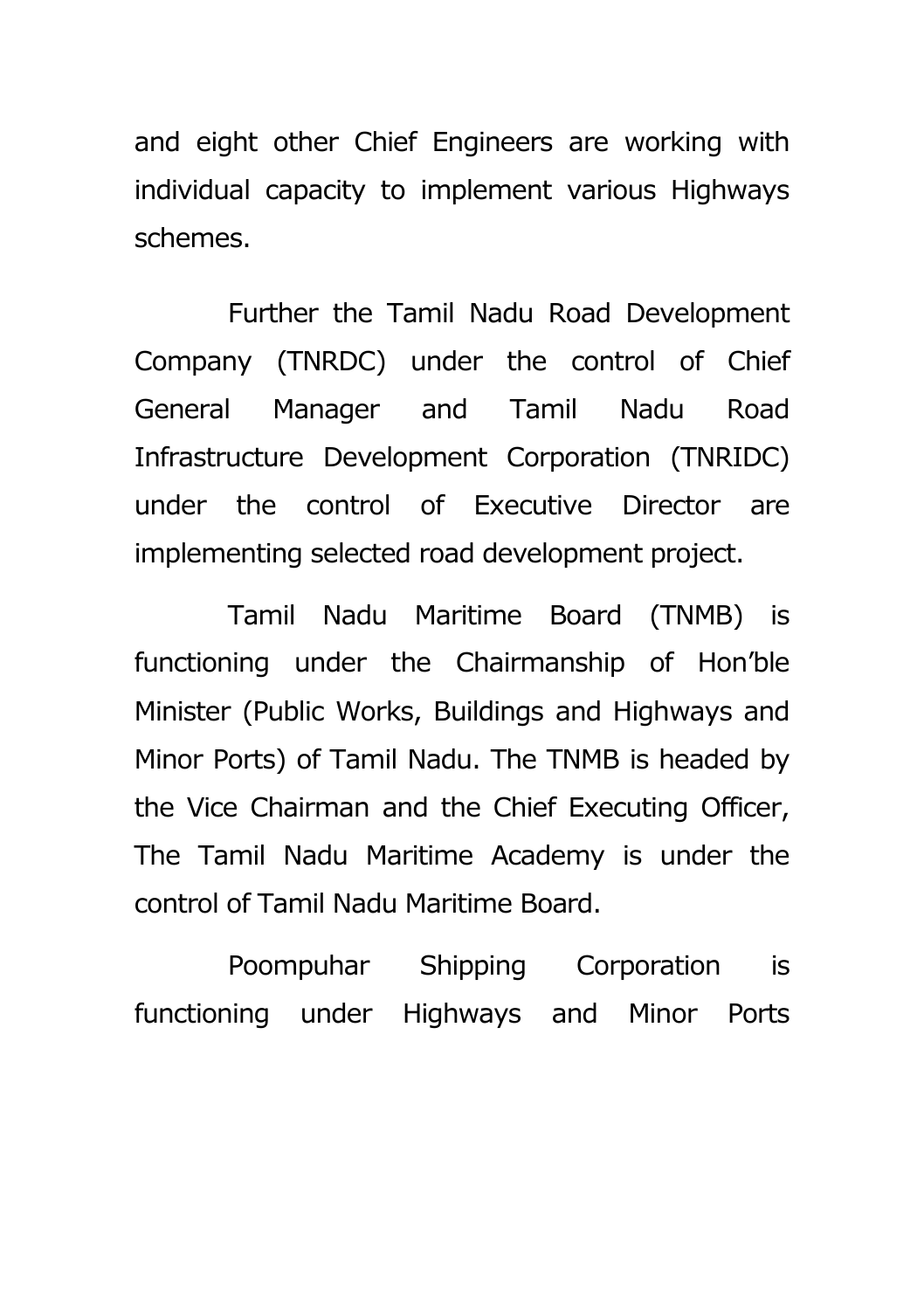Department headed by Chairman and Managing Director.

The addresses of the officers are detailed below:

| S.<br>No | <b>Officer</b>                                                                        | <b>Office Address</b>                                                                                                               | <b>Office</b><br><b>Phone</b> |
|----------|---------------------------------------------------------------------------------------|-------------------------------------------------------------------------------------------------------------------------------------|-------------------------------|
| 1.       | Principal<br>Secretary to<br>Government,<br>Highways and<br>Minor Ports<br>Department | Secretariat,<br>Fort St. George,<br>Chennai-600009.                                                                                 | $044 -$<br>25670959           |
|          |                                                                                       | <b>Highways Department</b>                                                                                                          |                               |
| 2.       | Director<br>General,<br>Highways                                                      | Chief<br>Integrated<br>Engineers<br>Complex,<br><b>HRS</b><br>Campus,<br>76,<br>Sardar<br>Patel<br>Road, Guindy,<br>Chennai-600025. | $044 -$<br>22351099           |
| 3.       | Chief<br>Engineer,<br>Construction<br>and<br>Maintenance                              | Chief<br>Integrated<br>Engineers<br>Complex,<br><b>HRS</b><br>Campus,<br>76,                                                        | $044 -$<br>22350690           |
| 4.       | Chief<br>Engineer,<br>NABARD and<br><b>Rural Roads</b>                                | Sardar<br>Patel<br>Road, Guindy,<br>Chennai 600025                                                                                  | $044 -$<br>22350158           |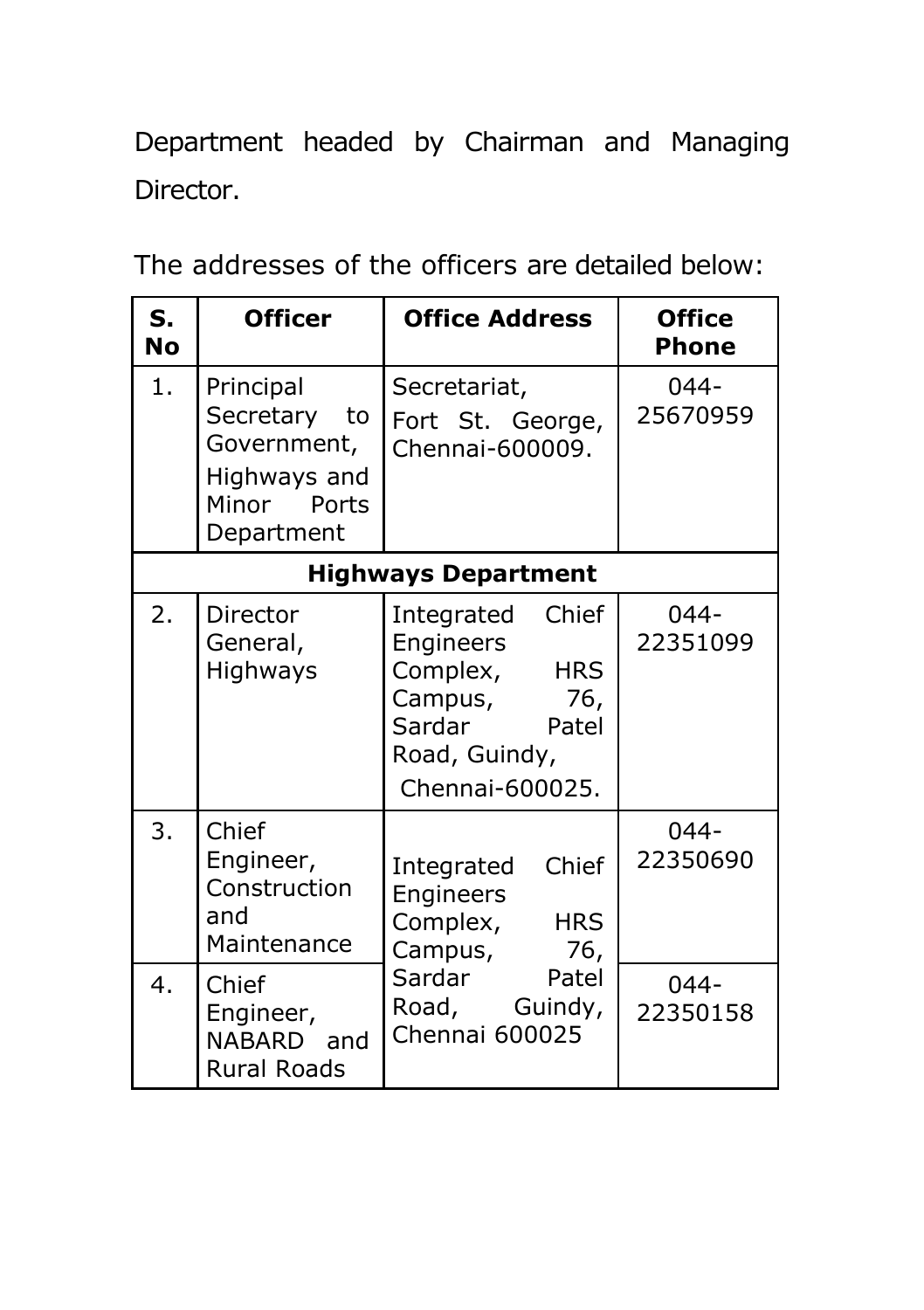| 5.  | Chief<br>Engineer,<br>Projects                                     |                                                                                                             | $044 -$<br>22350655 |
|-----|--------------------------------------------------------------------|-------------------------------------------------------------------------------------------------------------|---------------------|
| 6.  | Chief<br>Engineer,<br><b>National</b><br>Highways.                 |                                                                                                             | $044 -$<br>22355701 |
| 7.  | Chief<br>Engineer,<br>Metro                                        |                                                                                                             | $044 -$<br>22351154 |
| 8.  | Chief<br>Engineer,<br>Planning,<br>Designs<br>and<br>Investigation |                                                                                                             | $044 -$<br>22352068 |
| 9.  | Director,<br>Highways<br>Research<br><b>Station</b>                | <b>Highways</b><br>Research Station,<br>Sardar<br>No.76,<br>Patel<br>Road,<br>Guindy,<br>Chennai<br>600025. | $044 -$<br>22354851 |
| 10. | Project<br>Director,<br>Tamil Nadu<br>Road Sector<br>Project-II    | 171, South<br>Kesavaperumal<br>Puram,                                                                       | $044 -$<br>24954360 |
| 11. | Chief<br>Engineer,<br>Tamil<br>Nadu<br>Sector<br>Road<br>Project   | TNMB Building,<br>Greenways Road,<br>Chennai 600028                                                         | $044 -$<br>24954360 |
| 12. | Project<br>Director,                                               | <b>CKICP Complex,</b><br>HRS Campus,                                                                        | $044 -$<br>22350664 |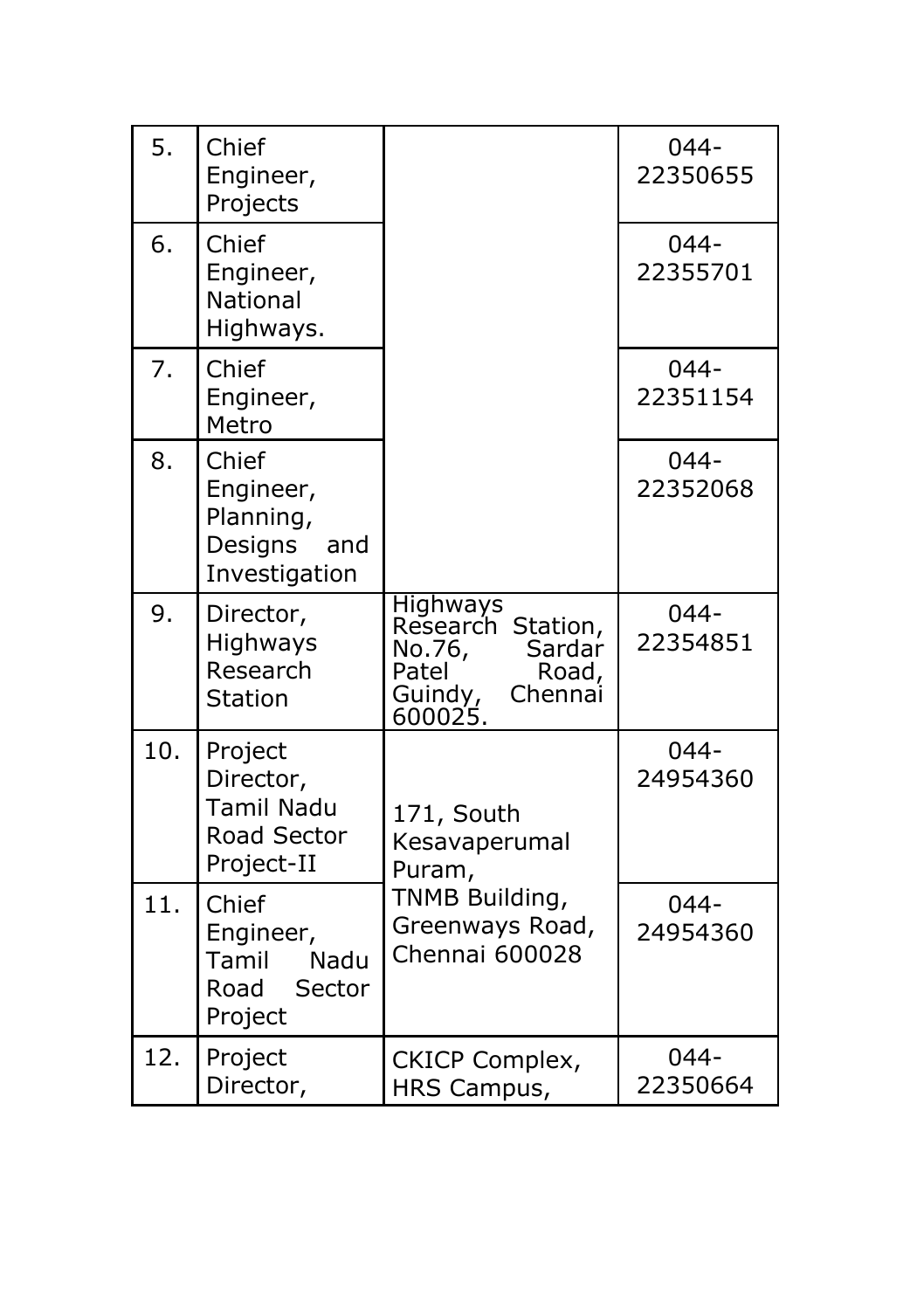|     | Chennai-<br>Kanyakumari<br>Industrial<br>Corridor<br>Project                                        | No.76, Sardar<br>Patel Road,<br>Guindy, Chennai<br>600025                                     |                                            |
|-----|-----------------------------------------------------------------------------------------------------|-----------------------------------------------------------------------------------------------|--------------------------------------------|
| 13. | Chief Engineer,<br>Chennai-<br>Kanyakumari<br>Industrial<br>Corridor<br>Project                     |                                                                                               | $044 -$<br>22350610<br>$044 -$<br>22350664 |
| 14. | The<br>Superintending<br>Engineer,<br>Chennai<br>Peripheral Ring<br>Road.                           |                                                                                               | $044 -$<br>22352906                        |
| 15. | The Chief<br>General<br>Manager,<br><b>Tamil Nadu</b><br>Road<br>Development<br>Company<br>Ltd.,    | 171, South<br>Kesavaperumal<br>Puram,<br>TNMB Building,<br>Greenways Road,<br>Chennai 600028  | $044 -$<br>24952800                        |
| 16. | The Executive<br>Director,<br>Nadu<br>Tamil<br>Road<br>Infrastructure<br>Development<br>Corporation | L.L.A.<br>Building,<br>4 <sup>th</sup><br>Floor,<br>735,<br>Salai,<br>Anna<br>Chennai-600002. | $044 -$<br>28543333                        |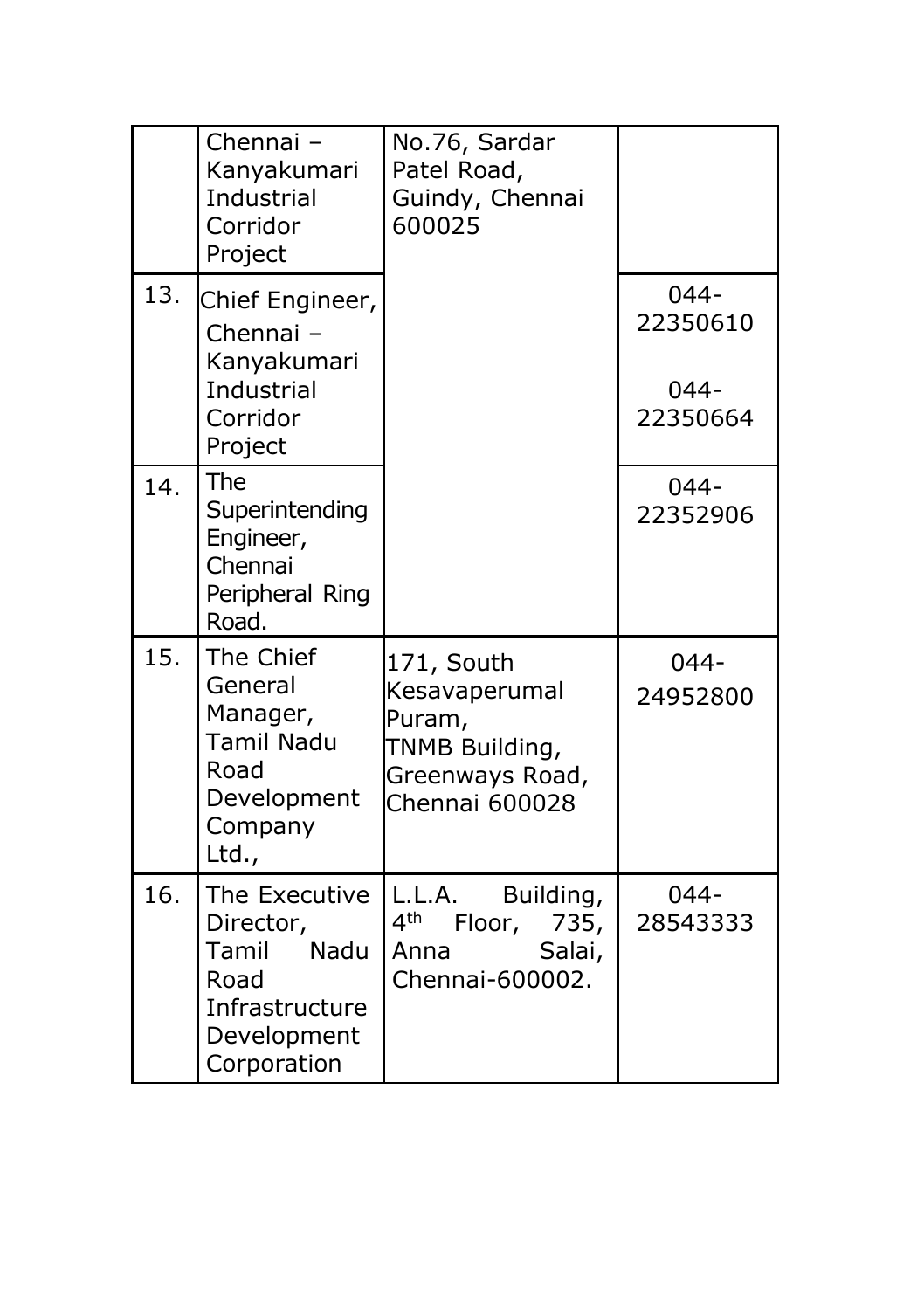| <b>Tamil Nadu Maritime Board</b>              |                                                       |                                                                                                            |                  |  |  |  |
|-----------------------------------------------|-------------------------------------------------------|------------------------------------------------------------------------------------------------------------|------------------|--|--|--|
| 17.                                           | Vice<br>Chairman and<br>Chief<br>Executive<br>Officer | No. 171, South<br>Kesavaperumal<br>puram, Greenways<br>Road,<br>Raja<br>Annamalai puram,<br>Chennai-60028. | 044-<br>24950420 |  |  |  |
| <b>Poompuhar Shipping Corporation Limited</b> |                                                       |                                                                                                            |                  |  |  |  |
| 18.                                           | Chairman<br>and<br>Managing<br>Director               | 692, Anna Salai,<br>Nandanam,<br>Chennai-600035.                                                           | 044-<br>24341108 |  |  |  |

#### **PRINCIPAL SECRETARY TO GOVERNMENT,**

#### **HIGHWAYS AND MINOR PORTS**

#### **DEPARTMENT**